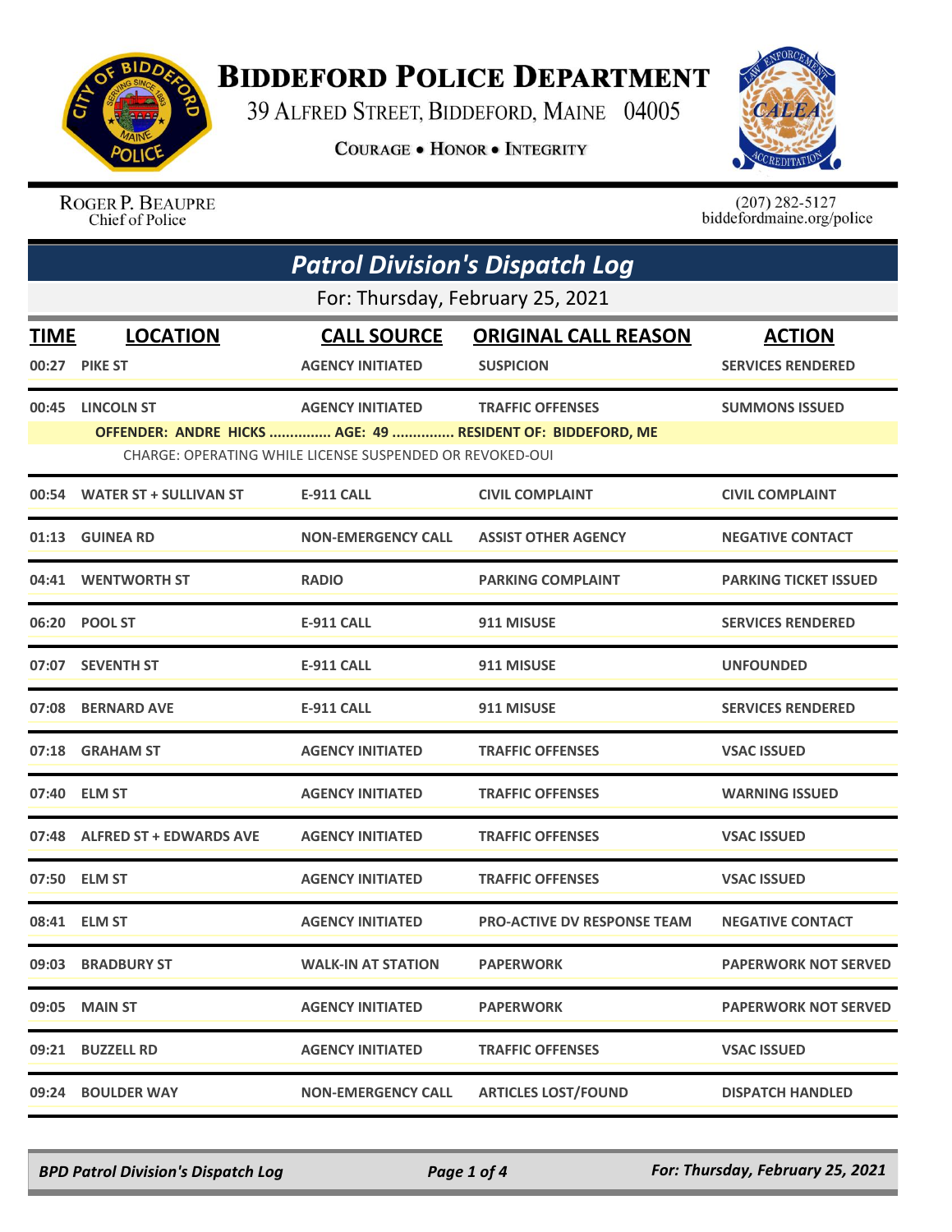| <b>TIME</b> | <b>LOCATION</b><br>09:27 JEFFERSON ST | <b>CALL SOURCE</b><br><b>AGENCY INITIATED</b> | <b>ORIGINAL CALL REASON</b><br><b>PARKING COMPLAINT</b> | <b>ACTION</b><br><b>NO VIOLATION</b> |
|-------------|---------------------------------------|-----------------------------------------------|---------------------------------------------------------|--------------------------------------|
|             | 09:50 HILL ST                         | <b>NON-EMERGENCY CALL</b>                     | <b>SUSPICION</b>                                        | <b>DISPATCH HANDLED</b>              |
| 09:53       | <b>BRADBURY ST</b>                    | <b>OTHER</b>                                  | <b>DISABLED VEHICLE</b>                                 | <b>SERVICES RENDERED</b>             |
|             | 10:46 SOUTH ST                        | <b>WALK-IN AT STATION</b>                     | <b>PAPERWORK</b>                                        | <b>SERVICES RENDERED</b>             |
|             | <b>11:00 KING ST</b>                  | <b>NON-EMERGENCY CALL</b>                     | <b>PARKING COMPLAINT</b>                                | <b>PARKING TICKET ISSUED</b>         |
|             | 11:12 ALFRED ST                       | <b>NON-EMERGENCY CALL</b>                     | <b>MENTAL ILLNESS CASES</b>                             | <b>SERVICES RENDERED</b>             |
| 11:51       | <b>POOL ST</b>                        | <b>AGENCY INITIATED</b>                       | <b>TRAFFIC OFFENSES</b>                                 | <b>WARNING ISSUED</b>                |
|             | 11:51 PROSPECT ST                     | <b>WALK-IN AT STATION</b>                     | <b>SUSPICION</b>                                        | <b>REPORT TAKEN</b>                  |
|             | 11:59 POOL ST                         | <b>AGENCY INITIATED</b>                       | <b>TRAFFIC OFFENSES</b>                                 | <b>WARNING ISSUED</b>                |
| 12:00       | <b>RIDGEVIEW DR</b>                   | <b>WALK-IN AT STATION</b>                     | <b>CIVIL COMPLAINT</b>                                  | <b>SERVICES RENDERED</b>             |
|             | 12:09 POOL ST                         | <b>AGENCY INITIATED</b>                       | <b>TRAFFIC OFFENSES</b>                                 | <b>WARNING ISSUED</b>                |
|             | 12:15 POOL ST                         | <b>AGENCY INITIATED</b>                       | <b>TRAFFIC OFFENSES</b>                                 | <b>WARNING ISSUED</b>                |
| 12:22       | <b>POOL ST</b>                        | <b>AGENCY INITIATED</b>                       | <b>TRAFFIC OFFENSES</b>                                 | <b>WARNING ISSUED</b>                |
|             | 12:43 POOL ST                         | <b>AGENCY INITIATED</b>                       | <b>TRAFFIC OFFENSES</b>                                 | <b>WARNING ISSUED</b>                |
|             | 12:54 POOL ST                         | <b>AGENCY INITIATED</b>                       | <b>TRAFFIC OFFENSES</b>                                 | <b>WARNING ISSUED</b>                |
|             | 12:54 ELM ST                          | <b>NON-EMERGENCY CALL</b>                     | <b>SUSPICION</b>                                        | <b>SERVICES RENDERED</b>             |
|             | 12:57 MAIN ST                         | <b>AGENCY INITIATED</b>                       | <b>PAPERWORK</b>                                        | <b>PAPERWORK NOT SERVED</b>          |
|             | 13:01 POOL ST + MEETINGHOUSE RD       | <b>AGENCY INITIATED</b>                       | <b>TRAFFIC OFFENSES</b>                                 | <b>DISPATCH HANDLED</b>              |
|             | 13:02 POOL ST + MEETINGHOUSE RD       | <b>AGENCY INITIATED</b>                       | <b>TRAFFIC OFFENSES</b>                                 | <b>WARNING ISSUED</b>                |
|             | 13:02 SULLIVAN ST                     | <b>NON-EMERGENCY CALL</b>                     | <b>VIOL OF BAIL CONDITIONS</b>                          | <b>REPORT TAKEN</b>                  |
|             | 13:06 AMHERST ST                      | <b>NON-EMERGENCY CALL</b>                     | <b>SEX OFFENDER REGISTRATION</b>                        | <b>NO VIOLATION</b>                  |
|             | 13:13 POOL ST                         | <b>AGENCY INITIATED</b>                       | <b>TRAFFIC OFFENSES</b>                                 | <b>WARNING ISSUED</b>                |
|             | 13:26 POOL ST                         | <b>AGENCY INITIATED</b>                       | <b>TRAFFIC OFFENSES</b>                                 | <b>WARNING ISSUED</b>                |
|             | 13:33 POOL ST                         | <b>AGENCY INITIATED</b>                       | <b>TRAFFIC OFFENSES</b>                                 | <b>VSAC ISSUED</b>                   |
|             | 13:47 POOL ST + SIMARD AVE            | <b>AGENCY INITIATED</b>                       | <b>TRAFFIC OFFENSES</b>                                 | <b>WARNING ISSUED</b>                |

*BPD Patrol Division's Dispatch Log Page 2 of 4 For: Thursday, February 25, 2021*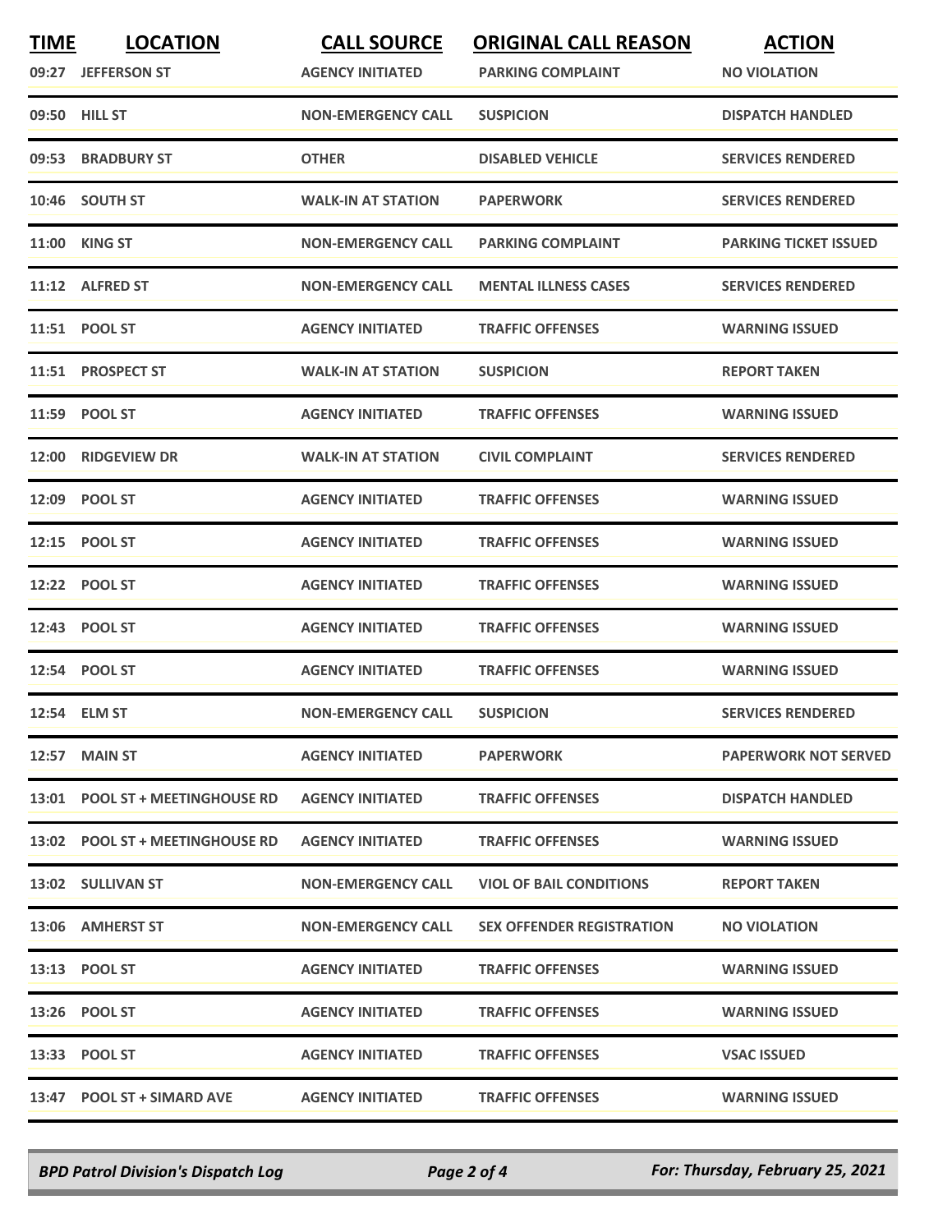| <b>TIME</b>                                                                                                                                                                                                                                                     | <b>LOCATION</b><br>13:54 PIKE ST                                                     | <b>CALL SOURCE</b><br><b>NON-EMERGENCY CALL</b> | <b>ORIGINAL CALL REASON</b><br><b>BURGLARY</b> | <b>ACTION</b><br><b>FIELD INTERVIEW</b> |  |
|-----------------------------------------------------------------------------------------------------------------------------------------------------------------------------------------------------------------------------------------------------------------|--------------------------------------------------------------------------------------|-------------------------------------------------|------------------------------------------------|-----------------------------------------|--|
|                                                                                                                                                                                                                                                                 | 13:59 PIKE ST                                                                        | <b>NON-EMERGENCY CALL</b>                       | <b>PAPERWORK</b>                               | <b>SUMMONS ISSUED</b>                   |  |
|                                                                                                                                                                                                                                                                 | OFFENDER: ROBERT TYLER HALE  AGE: 29  RESIDENT OF: BIDDEFORD, ME                     |                                                 |                                                |                                         |  |
|                                                                                                                                                                                                                                                                 | <b>CHARGE: BURGLARY OF A MOTOR VEHICLE</b><br>CHARGE: VIOLATING CONDITION OF RELEASE |                                                 |                                                |                                         |  |
|                                                                                                                                                                                                                                                                 | 14:06 POOL ST                                                                        | <b>AGENCY INITIATED</b>                         | <b>TRAFFIC OFFENSES</b>                        | <b>WARNING ISSUED</b>                   |  |
|                                                                                                                                                                                                                                                                 | 14:14 POOL ST + SEVIGNY AVE                                                          | <b>AGENCY INITIATED</b>                         | <b>TRAFFIC OFFENSES</b>                        | <b>WARNING ISSUED</b>                   |  |
|                                                                                                                                                                                                                                                                 | 14:17 ALFRED ST                                                                      | <b>AGENCY INITIATED</b>                         | <b>TRAFFIC OFFENSES</b>                        | <b>VSAC ISSUED</b>                      |  |
|                                                                                                                                                                                                                                                                 | 14:21 POOL ST + SEVIGNY AVE                                                          | <b>AGENCY INITIATED</b>                         | <b>TRAFFIC OFFENSES</b>                        | <b>WARNING ISSUED</b>                   |  |
|                                                                                                                                                                                                                                                                 | 14:36 WEST ST + GRANITE ST                                                           | <b>AGENCY INITIATED</b>                         | <b>TRAFFIC OFFENSES</b>                        | <b>WARNING ISSUED</b>                   |  |
|                                                                                                                                                                                                                                                                 | 14:44 WEST ST                                                                        | <b>AGENCY INITIATED</b>                         | <b>TRAFFIC OFFENSES</b>                        | <b>VSAC ISSUED</b>                      |  |
|                                                                                                                                                                                                                                                                 | 14:45 STATE ST                                                                       | <b>E-911 CALL</b>                               | <b>DISTURBANCE / NOISE</b>                     | <b>UNFOUNDED</b>                        |  |
|                                                                                                                                                                                                                                                                 | 14:56 WEST ST + GRANITE ST                                                           | <b>AGENCY INITIATED</b>                         | <b>TRAFFIC OFFENSES</b>                        | <b>WARNING ISSUED</b>                   |  |
|                                                                                                                                                                                                                                                                 | 15:03 BOULDER WAY                                                                    | <b>NON-EMERGENCY CALL</b>                       | <b>DOMESTIC COMPLAINTS</b>                     | <b>REPORT TAKEN</b>                     |  |
|                                                                                                                                                                                                                                                                 | 15:09 HILL ST                                                                        | <b>AGENCY INITIATED</b>                         | <b>TRAFFIC OFFENSES</b>                        | <b>VSAC ISSUED</b>                      |  |
|                                                                                                                                                                                                                                                                 | 15:26 WEST ST                                                                        | <b>AGENCY INITIATED</b>                         | <b>TRAFFIC OFFENSES</b>                        | <b>WARNING ISSUED</b>                   |  |
|                                                                                                                                                                                                                                                                 | <b>16:10 BOULDER WAY</b>                                                             | <b>NON-EMERGENCY CALL</b>                       | <b>VEHICLE CRASH - FIRE / EMS</b>              | <b>SUMMONS ISSUED</b>                   |  |
| OFFENDER: DANIEL JOSEPH MELNICK  AGE: 27  RESIDENT OF: BIDDEFORD, ME<br>CHARGE: OPERATING WHILE LICENSE SUSPENDED OR REVOKED<br><b>CHARGE: PROBATION HOLD</b><br><b>CHARGE: UNLAWFUL POSSESSION OF SCHEDULED DRUG</b><br>CHARGE: VIOLATING CONDITION OF RELEASE |                                                                                      |                                                 |                                                |                                         |  |
|                                                                                                                                                                                                                                                                 | 16:21 POOL ST + SIMARD AVE                                                           | <b>NON-EMERGENCY CALL</b>                       | <b>WARRANT ARREST</b>                          | <b>SERVICES RENDERED</b>                |  |
|                                                                                                                                                                                                                                                                 | 16:33 RIDGEVIEW DR                                                                   | <b>WALK-IN AT STATION</b>                       | <b>CRIM THREAT / TERRORIZING</b>               | <b>REPORT TAKEN</b>                     |  |
|                                                                                                                                                                                                                                                                 | 17:23 SIMARD AVE                                                                     | <b>AGENCY INITIATED</b>                         | <b>ASSIST OTHER AGENCY</b>                     | <b>SERVICES RENDERED</b>                |  |
|                                                                                                                                                                                                                                                                 | 17:43 ELM ST                                                                         | <b>NON-EMERGENCY CALL</b>                       | <b>SHOPLIFTING</b>                             | <b>SUMMONS ISSUED</b>                   |  |
| OFFENDER: NICHOLAS THOMPSON  AGE: 19  RESIDENT OF: DAYTON, ME<br>CHARGE: THEFT BY UNAUTHORIZED TAKING OR TRANSFER - SHOPLIFTING                                                                                                                                 |                                                                                      |                                                 |                                                |                                         |  |
|                                                                                                                                                                                                                                                                 | 17:57 PLEASANT AVE                                                                   | <b>NON-EMERGENCY CALL</b>                       | <b>PARKING COMPLAINT</b>                       | <b>PARKING TICKET ISSUED</b>            |  |
|                                                                                                                                                                                                                                                                 | 19:12 GEORGE ST                                                                      | <b>E-911 CALL</b>                               | <b>SUSPICION</b>                               | <b>NEGATIVE CONTACT</b>                 |  |
|                                                                                                                                                                                                                                                                 | <b>BPD Patrol Division's Dispatch Log</b>                                            |                                                 | Page 3 of 4                                    | For: Thursday, February 25, 2021        |  |